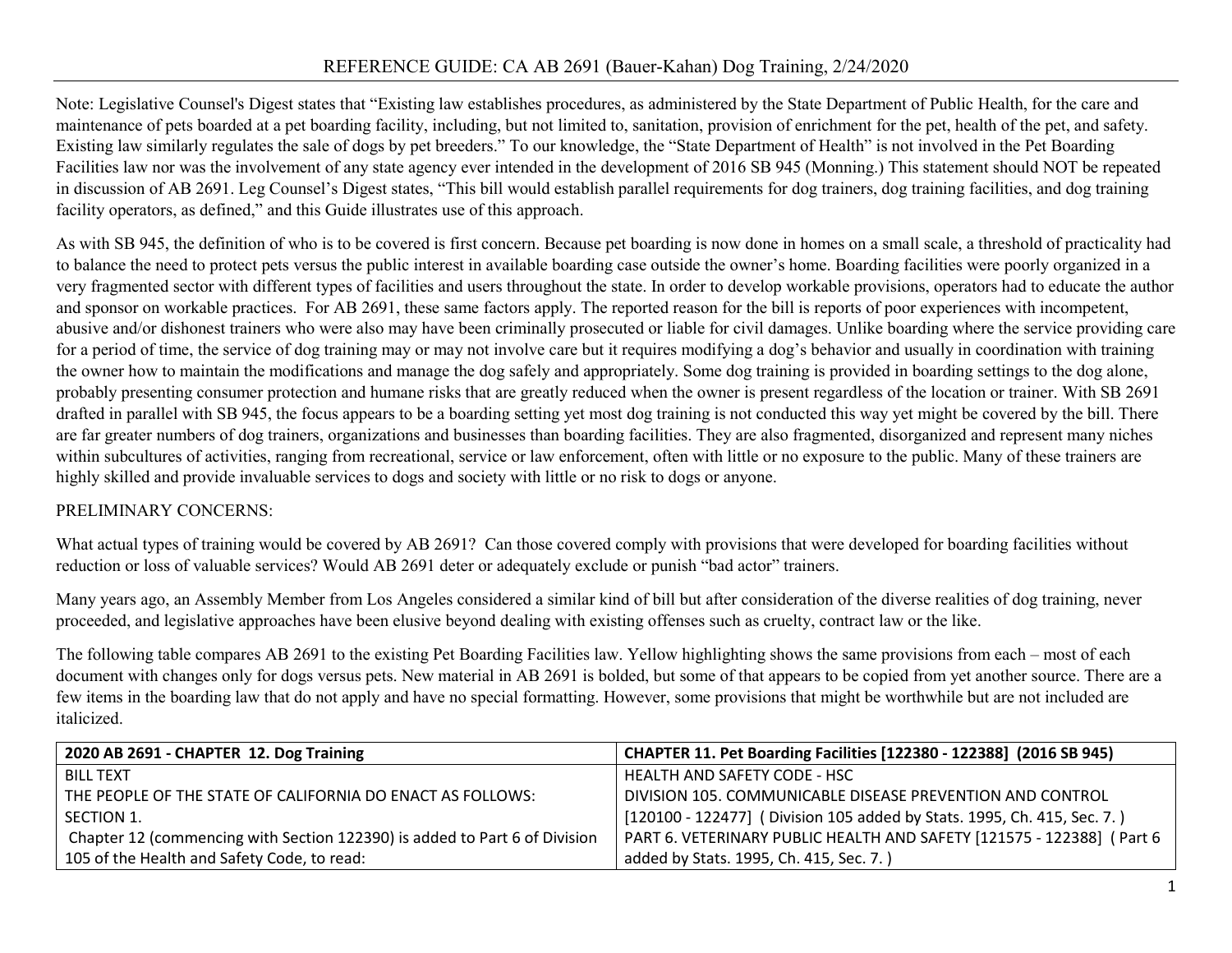| CHAPTER 12. Dog Training                                                          |                                                                                 |
|-----------------------------------------------------------------------------------|---------------------------------------------------------------------------------|
| 122390.                                                                           | CHAPTER 11. Pet Boarding Facilities [122380 - 122388] ( Chapter 11 added by     |
| This chapter shall be known, and may be cited, as the Dog Trainer Sufficiency     | Stats. 2016, Ch. 364, Sec. 1.)                                                  |
| Act.                                                                              |                                                                                 |
| 122390.5.                                                                         | 122380. As used in this chapter, the following definitions apply:               |
| The following definitions apply for purposes of this chapter:                     | (a) "Enrichment" means providing objects or activities, appropriate to the      |
| (a) "Dog trainer" or "trainer" means a person, firm, partnership, corporation,    | needs of the species, as well as the age, size, and condition of the pet, that  |
| or other association that sells, offers, or provides dog training services on the | stimulate the pet and promote the pet's well-being.                             |
| premises of the person, firm, partnership, corporation, or other association.     | (b) "Permanent or fixed enclosure" means a structure, including, but not        |
| (b) "Dog training facility" means any lot, building, structure, enclosure, or     | limited to, an exercise run, kennel, or room, used to restrict a pet, that      |
| premises, or a portion thereof, whereupon dogs are trained at the request of,     | provides for the effective separation of a pet from the pet's waste products.   |
| and in exchange for compensation provided by, their owner. A dog training         | (c) "Person" means an individual, partnership, firm, limited liability company, |
| facility may be on the same premises as a dog boarding facility, as defined       | joint-stock company, corporation, association, trust, estate, or other legal    |
| in Section 122380.                                                                | entity.                                                                         |
| (c) "Dog training facility operator" or "operator" means a person who owns or     | (d) "Pet" means any nonhuman animal housed in the pet boarding facility,        |
| operates, or both, a dog training facility.                                       | including, but not limited to, mammals, birds, reptiles, and amphibians.        |
| (d) "Enrichment" means providing objects or activities, appropriate to the        | However, "pet" does not include a horse.                                        |
| needs, as well as the age, size, and condition of the dog, that stimulate the     | (e) "Pet boarding facility" means any lot, building, structure, enclosure, or   |
| dog and promote the dog's well-being.                                             | premises, or a portion thereof, whereupon four or more dogs, cats, or other     |
| (e) "Permanent or fixed enclosure" means a structure, including, but not          | pets in any combination are boarded at the request of, and in exchange for      |
| limited to, an exercise run, kennel, or room, used to restrict a dog, that        | compensation provided by, their owner. However, "pet boarding facility"         |
| provides for the effective separation of a dog from the dog's waste products.     | does not include a city, county, or city and county animal control agency,      |
| (f) "Person" means an individual, partnership, firm, limited liability company,   | society for the prevention of cruelty to animals, or humane society that        |
| joint stock company, corporation, association, trust, estate, or other legal      | contracts for the care of stray or abandoned animals, or the premises of a      |
| entity.                                                                           | veterinary facility that is registered pursuant to Section 4853 of the Business |
| (g) "Purchaser" means any person who purchases dog training services.             | and Professions Code.                                                           |
| (h) "Temporary enclosure" means a structure used to restrict a dog, including,    | (f) "Pet boarding facility operator" or "operator" means a person who owns      |
| but not limited to, a crate or cage, that does not provide for the effective      | or operates, or both, a pet boarding facility.                                  |
| separation of a dog from the dog's waste products.                                | (g) "Temporary enclosure" means a structure used to restrict a pet, including,  |
|                                                                                   | but not limited to, a crate or cage, that does not provide for the effective    |
|                                                                                   | separation of a pet from the pet's waste products.                              |
|                                                                                   | (Added by Stats. 2016, Ch. 364, Sec. 1. (SB 945) Effective January 1, 2017.)    |
|                                                                                   |                                                                                 |
|                                                                                   |                                                                                 |
| 122391.                                                                           |                                                                                 |
| (a) A dog trainer shall deliver to a purchaser of dog training services a written |                                                                                 |
| disclosure containing all of the following:                                       |                                                                                 |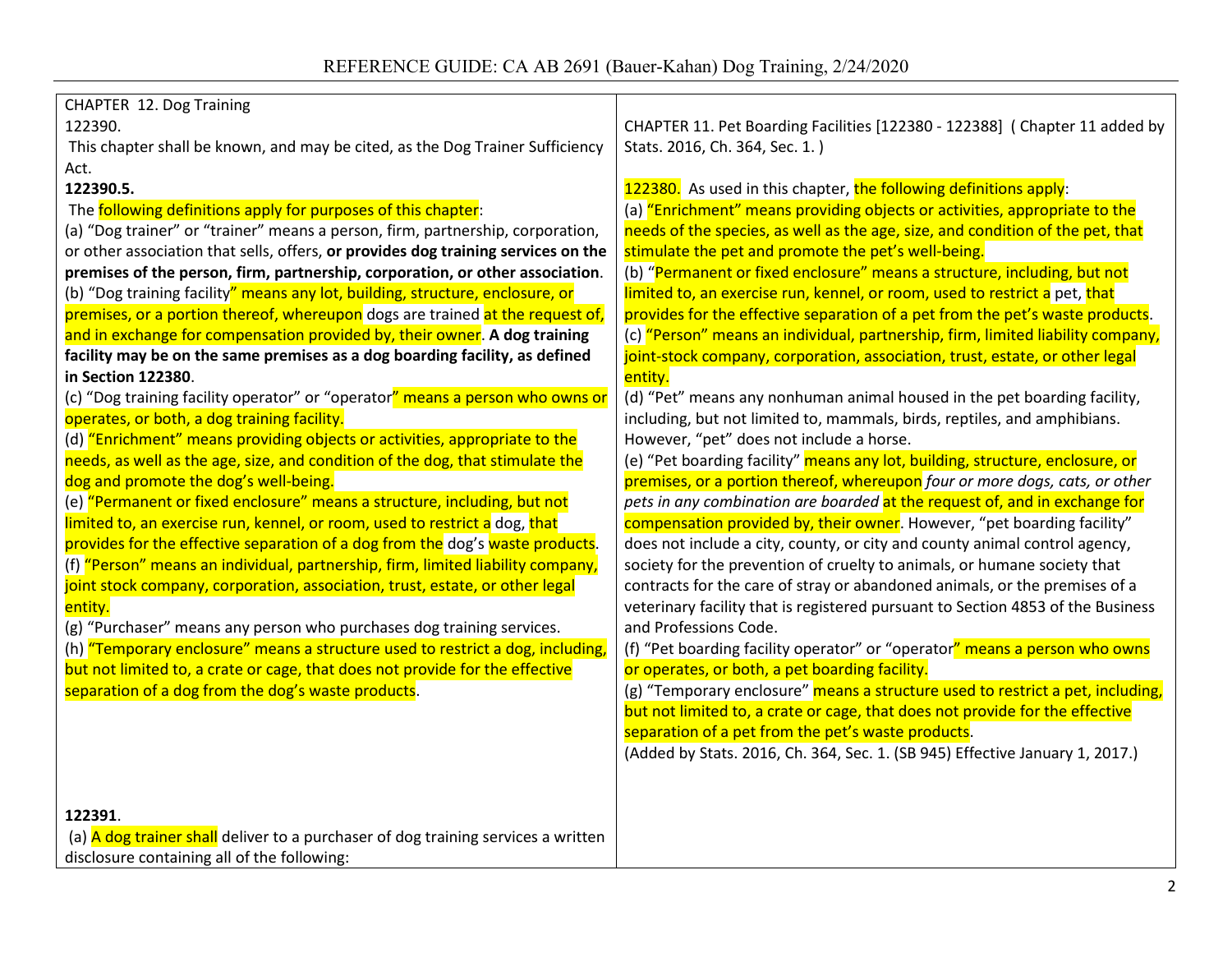| (1) The trainer's name and address.                                                |                                                                                 |
|------------------------------------------------------------------------------------|---------------------------------------------------------------------------------|
| (2) Whether the trainer is licensed or certified by any animal training            |                                                                                 |
| organization.                                                                      |                                                                                 |
| (3) The trainer's training techniques and whether they use negative                |                                                                                 |
| reinforcement or shock collars.                                                    |                                                                                 |
| (4) A written training plan describing the nature and goals of the training.       |                                                                                 |
| (5) A record of any injury sustained by dogs in their care.                        |                                                                                 |
| (b) The written disclosure made pursuant to this section shall be signed by        |                                                                                 |
| the trainer certifying the accuracy of the statement, and by the purchaser of      |                                                                                 |
| the training services acknowledging receipt of the statement.                      |                                                                                 |
| (c) In addition, all medical information required to be disclosed pursuant to      |                                                                                 |
| this section shall be made orally by the trainer to the purchaser.                 |                                                                                 |
| 122391.5.                                                                          |                                                                                 |
| (a) A dog trainer shall maintain a written record on the health, status, and       |                                                                                 |
| disposition of each dog trained at the training facility for a period of at least  |                                                                                 |
| one year after the completion of training.                                         |                                                                                 |
| (b) It is unlawful for a dog trainer to fail to do any of the following:           |                                                                                 |
| (1) Maintain facilities where the dogs are kept or trained in a sanitary           |                                                                                 |
| condition.                                                                         |                                                                                 |
| (2) Provide dogs with adequate nutrition, when needed, and potable water.          |                                                                                 |
| (3) Provide adequate space appropriate to the age, size, weight, and breed         |                                                                                 |
| of dog. For purposes of this paragraph, "adequate space" means sufficient          |                                                                                 |
| space for the dog to stand up, sit down, and turn about freely using normal        |                                                                                 |
| body movements, and if caged, without the head touching the top of the             |                                                                                 |
| cage, and to lie in a natural position.                                            |                                                                                 |
| (4) Provide dogs with a rest board, floormat, or similar device that can be        |                                                                                 |
| maintained in a sanitary condition.                                                |                                                                                 |
| (5) Provide dogs with adequate socialization and exercise, as appropriate          |                                                                                 |
| during the course of the training. For the purpose of this article,                |                                                                                 |
| "socialization" means physical contact with other dogs and with human              |                                                                                 |
| beings.                                                                            |                                                                                 |
| (6) Wash hands before and after handling an infectious or contagious dog.          |                                                                                 |
| (7) Provide veterinary care without delay when necessary.                          | 122381. Each pet boarding facility operator shall be responsible for all of the |
| 122392.                                                                            | following:                                                                      |
| Each dog training facility operator shall be responsible for all of the following: | (a) Ensuring that the entire pet boarding facility, including all equipment     |
| (a) Ensuring that the entire dog training facility, including all equipment        | therein, is structurally sound and maintained in good repair.                   |
| therein, is structurally sound and maintained in good repair.                      |                                                                                 |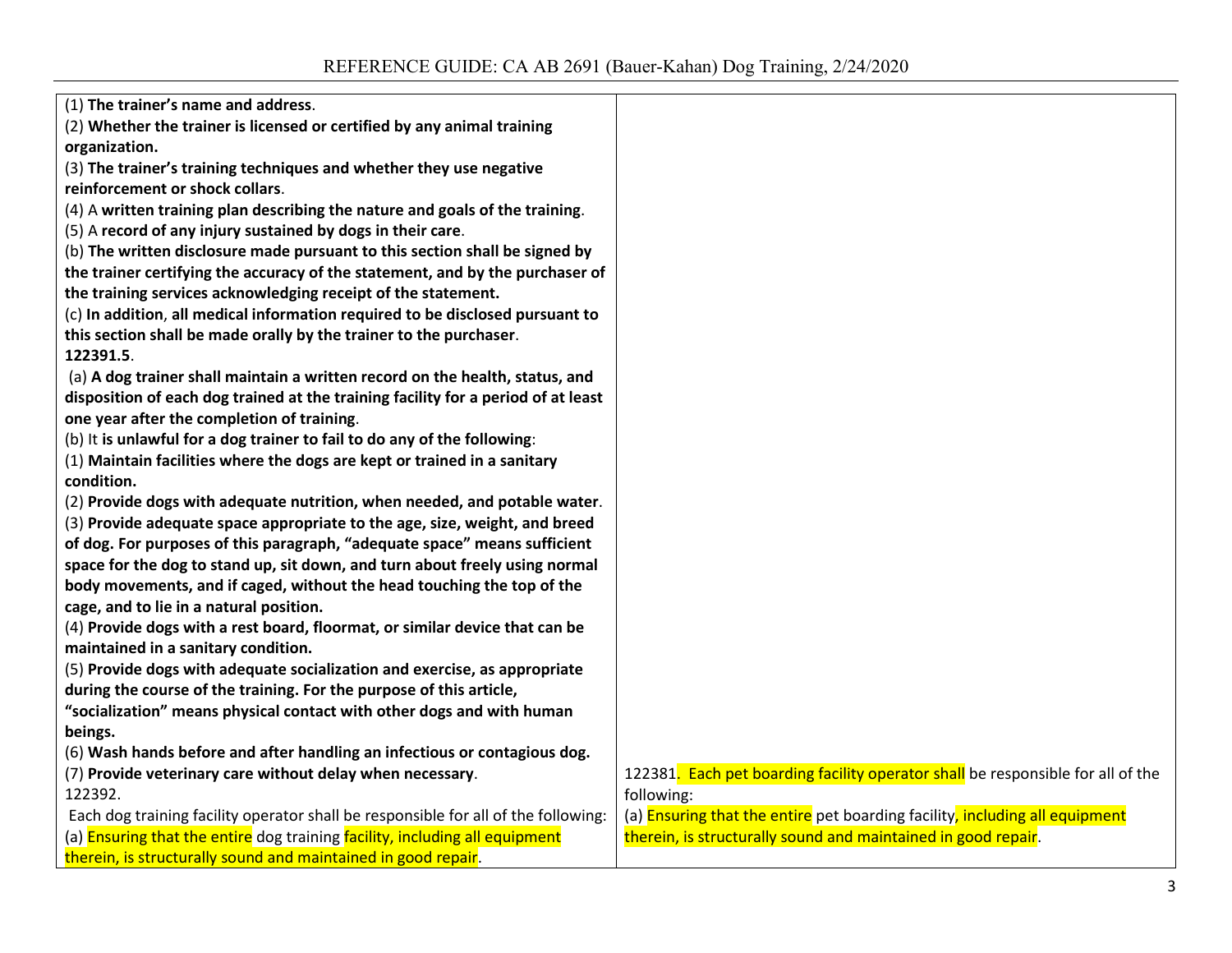## REFERENCE GUIDE: CA AB 2691 (Bauer-Kahan) Dog Training, 2/24/2020

| (b) Ensuring that pests do not inhabit any part of the facility in a number large   | (b) Ensuring that pests do not inhabit any part of the pet boarding facility in a   |
|-------------------------------------------------------------------------------------|-------------------------------------------------------------------------------------|
| enough to be harmful, threatening, or annoying to the dogs.                         | number large enough to be harmful, threatening, or annoying to the pets.            |
| (c) Ensuring the containment of dogs within the facility, and, in the event that    | (c) Ensuring the containment of pets within the pet boarding facility, and, in      |
| a dog escapes, making reasonable efforts to immediately capture the escaped         | the event that a pet escapes, making reasonable efforts to immediately              |
| dog.                                                                                | capture the escaped pet.                                                            |
| (d) If an escaped dog has not been captured despite reasonable efforts,             | (d) If an escaped pet has not been captured despite reasonable efforts,             |
| ensuring that all material facts regarding the dog's escape are reported to the     | ensuring that all material facts regarding the pet's escape are reported to the     |
| local agency for animal control and to the purchaser.                               | local agency for animal control and to the owner.                                   |
| (e) Ensuring that the facility's interior building surfaces, including walls and    | (e) Ensuring that the pet boarding facility's interior building surfaces,           |
| floors, are constructed in a manner that permits them to be readily cleaned         | including walls and floors, are constructed in a manner that permits them to        |
| and sanitized.                                                                      | be readily cleaned and sanitized.                                                   |
| (f) Ensuring that light, by natural or artificial means, is distributed in a manner | (f) Ensuring that light, by natural or artificial means, is distributed in a manner |
| that permits routine inspection and cleaning, and the proper care and               | that permits routine inspection and cleaning, and the proper care and               |
| maintenance of the dogs.                                                            | maintenance of the pets.                                                            |
|                                                                                     | (g) If pet grooming services are offered by a pet boarding facility, separating     |
|                                                                                     | the grooming work area from the pet boarding facility's permanent or fixed          |
|                                                                                     | and temporary enclosures and ensuring that the grooming areas are cleaned           |
|                                                                                     | and sanitized at least once daily.                                                  |
|                                                                                     | (h) Storing food in an area separate from permanent or fixed enclosures or          |
|                                                                                     | temporary enclosures.                                                               |
| (g) Maintaining an area in the facility for isolating sick dogs from healthy dogs.  | (i) Maintaining an area for isolating sick pets from healthy pets.                  |
| 122392.5.                                                                           | (Added by Stats. 2016, Ch. 364, Sec. 1. (SB 945) Effective January 1, 2017.)        |
| (a) Each permanent or fixed and temporary enclosure shall comply with all of        | 122382. (a) Each permanent or fixed and temporary enclosure shall comply            |
| the following standards:                                                            | with all of the following standards:                                                |
| (1) Be structurally sound and maintained in good repair to protect the              | (1) Be structurally sound and maintained in good repair to protect the              |
| enclosed dog from injury, to contain the dog, to keep other dogs out, and to        | enclosed pet from injury, to contain the pet, to keep other animals out, and        |
| promote the health and well-being of the dog.                                       | to promote the health and well-being of the pet.                                    |
| (2) Be maintained in a comfortable and sanitary manner. When being cleaned          | (2) Be maintained in a comfortable and sanitary manner. When being cleaned          |
| in a manner or with a substance that is or may be harmful to a dog within the       | in a manner or with a substance that is or may be harmful to a pet within the       |
| enclosure, that dog shall be removed from the enclosure.                            | enclosure, that pet shall be removed from the enclosure.                            |
| (3) Be constructed of material suitable for regular cleaning and sanitizing.        | (3) Be constructed of material suitable for regular cleaning and sanitizing.        |
| (4) As needed to ensure the comfort and well-being of the dog, provide              | (4) As needed to ensure the comfort and well-being of the pet, provide              |
| heating, cooling, lighting, ventilation, shade, and protection from the             | heating, cooling, lighting, ventilation, shade, and protection from the             |
| elements, including, but not limited to, the sun, wind, rain, and snow.             | elements, including, but not limited to, the sun, wind, rain, and snow.             |
| (5) Allow a dog to turn around freely, stand easily, and sit or lie down in a       | (5) Allow a pet to turn around freely, stand easily, and sit or lie down in a       |
| comfortable position.                                                               | comfortable position.                                                               |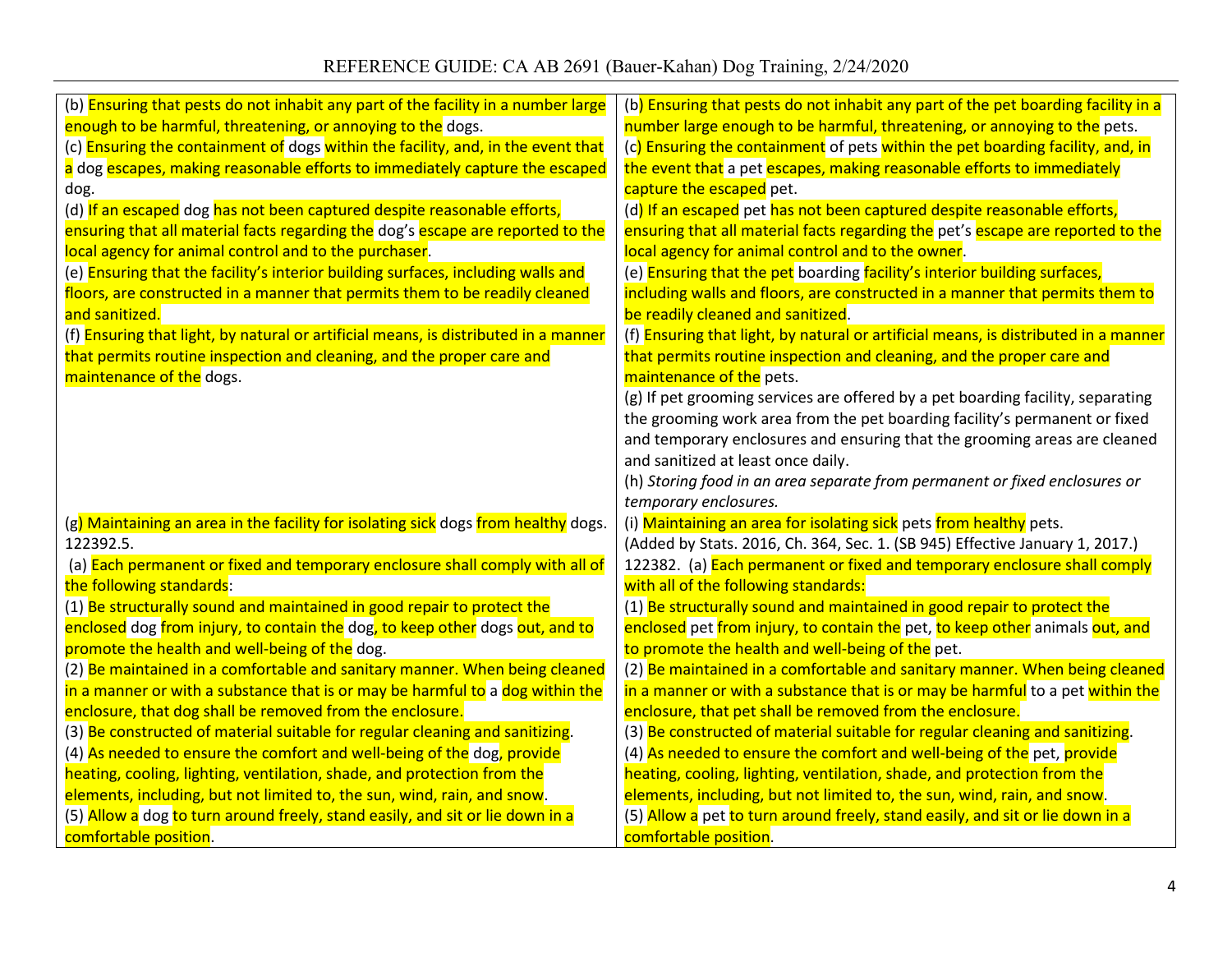| (b) Each enclosure is either a permanent or fixed enclosure or a temporary                                  | (b) Each enclosure is either a permanent or fixed enclosure or a temporary                                     |
|-------------------------------------------------------------------------------------------------------------|----------------------------------------------------------------------------------------------------------------|
| enclosure.                                                                                                  | enclosure.                                                                                                     |
|                                                                                                             | (c) In addition to the requirements set forth in subdivision (a), a permanent or                               |
|                                                                                                             | fixed enclosure for a cat shall provide an elevated platform appropriate for                                   |
|                                                                                                             | the size of the cat.                                                                                           |
|                                                                                                             | (d) A pet may be contained in a temporary enclosure for a period not to                                        |
| (c) A dog may be contained in a temporary enclosure for a period not to                                     | exceed 4 hours during the day and 12 hours at night or the length of time that                                 |
| exceed four hours during the day and 12 hours at night or the length of time                                | is humane for that particular pet, whichever is less. However, the pet shall                                   |
| that is humane for that particular dog, whichever is less. However, the dog                                 | remain outside the temporary enclosure for no less than the amount of time                                     |
| shall remain outside the temporary enclosure for no less than the amount of                                 | needed for the pet to eliminate its waste.                                                                     |
| time needed for the dog to eliminate its waste.                                                             | (Added by Stats. 2016, Ch. 364, Sec. 1. (SB 945) Effective January 1, 2017.)                                   |
| 122393.                                                                                                     |                                                                                                                |
| A dog training facility operator shall comply with all of the following care                                | 122383. A pet boarding facility operator shall comply with all of the following                                |
| requirements:                                                                                               | animal care requirements:                                                                                      |
| (a) Use methods of training that will not hurt or injure the dog.                                           | (a) House only one pet at a time in an enclosure unless otherwise consented to                                 |
|                                                                                                             | by the owner.                                                                                                  |
|                                                                                                             | (b) Observe each pet as necessary, but no less than once every 24 hours, in                                    |
|                                                                                                             | order to recognize the signs of sickness, injury, or distress, and in order to                                 |
|                                                                                                             | ensure that the pet, food, and waste or debris is removed as necessary to                                      |
|                                                                                                             | prevent contamination or injury.                                                                               |
| (b) Provide each dog with easy and convenient access to potable water at all                                | (c) Provide each pet with easy and convenient access to potable water at all                                   |
| times, or if the behavior of the dog makes unrestricted access to water                                     | times, or if the behavior of the pet makes unrestricted access to water                                        |
| impracticable, offer water as often as necessary to ensure the dog's health                                 | impracticable, offer water as often as necessary to ensure the pet's health                                    |
| and well-being. However, water may be restricted as directed by the                                         | and well-being. However, water may be restricted as directed by the owner                                      |
| purchaser or a licensed veterinarian.                                                                       | or a licensed veterinarian.                                                                                    |
| (c) Provide each dog with nutritious food in quantities and at intervals                                    | (d) Provide each pet with nutritious food in quantities and at intervals                                       |
| suitable for that dog.                                                                                      | suitable for that pet.                                                                                         |
| (d) Provide each dog daily with enrichment sufficient to maintain the                                       | (e) Provide each pet daily with enrichment sufficient to maintain the                                          |
| behavioral health of the dog.<br>(e) Maintain and abide by written policies and procedures that address dog | behavioral health of the pet.<br>(f) Maintain and abide by written policies and procedures that address animal |
| care, management, and safe handling, disease prevention and control,                                        | care, management and safe handling, disease prevention and control, routine                                    |
| routine care, preventive care, emergency care, veterinary treatment, and                                    | care, preventive care, emergency care, veterinary treatment, and disaster                                      |
| disaster planning, evacuation, and recovery that are applicable to the location                             | planning, evacuation, and recovery that are applicable to the location of the                                  |
| of the dog training facility. These procedures shall be reviewed with each                                  | pet boarding facility. These procedures shall be reviewed with each employee                                   |
| employee who provides care to the dogs and shall be present, in writing,                                    | who provides animal care and shall be present, in writing, either                                              |
| either electronically or physically, in the facility and made available to all                              | electronically or physically, in the facility and made available to all employees.                             |
| employees.                                                                                                  |                                                                                                                |
|                                                                                                             |                                                                                                                |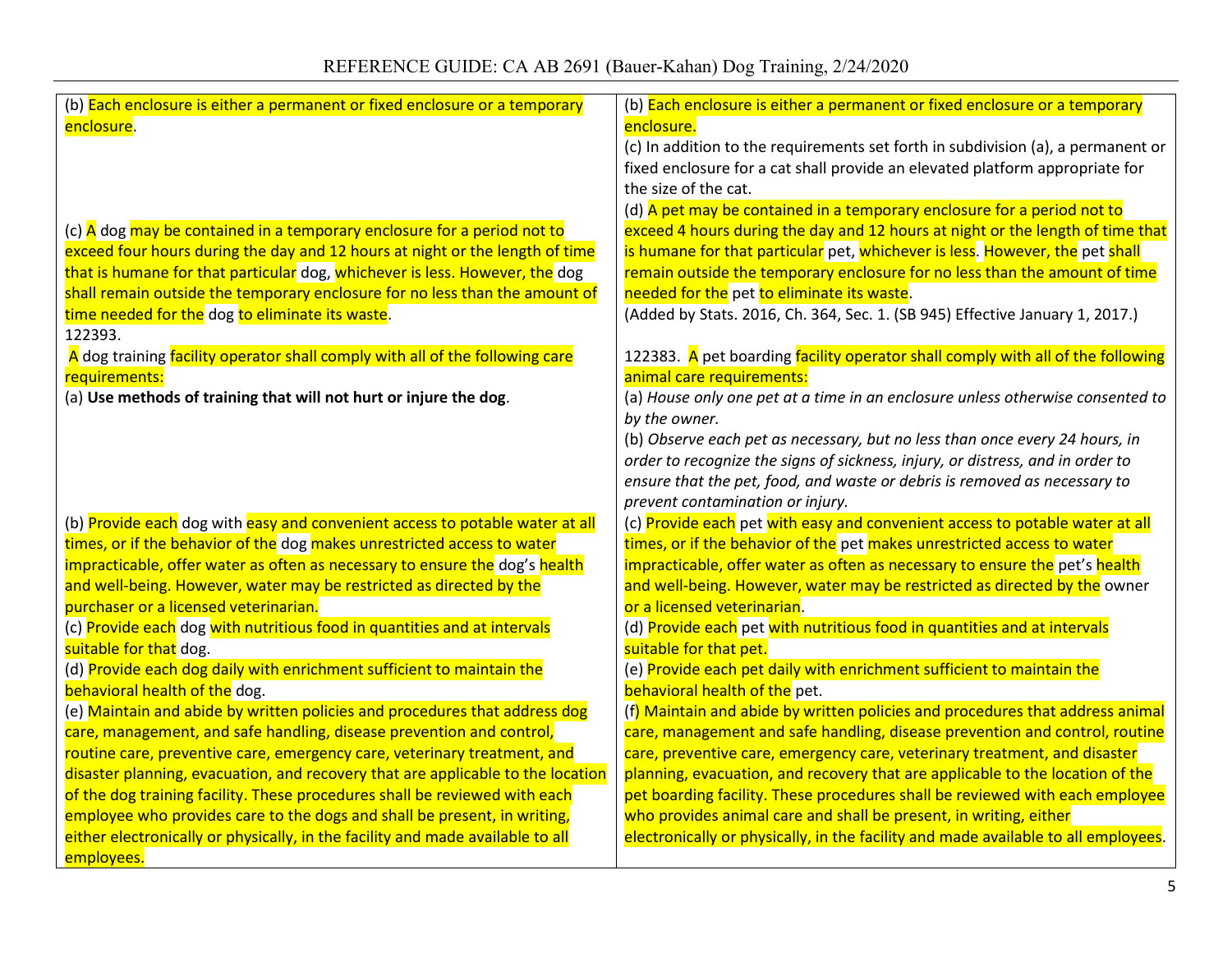| (f) Isolate those dogs that have or are suspected of having a contagious          | (g) Isolate those pets that have or are suspected of having a contagious          |
|-----------------------------------------------------------------------------------|-----------------------------------------------------------------------------------|
| condition.                                                                        | condition.                                                                        |
| (g) Ensure that each sick or injured dog is immediately provided with             | (h) Ensure that each sick or injured pet is immediately provided with             |
| appropriate care and, if prudent, veterinary treatment.                           | appropriate care and, if prudent, veterinary treatment.                           |
| (h) Ensure that the purchaser is notified immediately that their dog is sick or   | (i) Ensure that the owner of a pet is notified immediately that his or her pet is |
| injured unless the purchaser has indicated in writing that notification of any,   | sick or injured unless the owner has indicated in writing that notification of    |
| or a particular, type of illness or injury is not required.                       | any, or a particular, type of illness or injury is not required.                  |
| (i) In the event of a natural disaster, an emergency evacuation, or other         | (j) In the event of a natural disaster, an emergency evacuation, or other         |
| similar occurrence, ensure that the humane care and treatment of each dog is      | similar occurrence, ensure that the humane care and treatment of each             |
| provided for, as required by this chapter, to the extent access to the dog is     | animal is provided for, as required by this chapter, to the extent access to the  |
| reasonably available.                                                             | pet is reasonably available.                                                      |
| 122393.5.                                                                         | (Added by Stats. 2016, Ch. 364, Sec. 1. (SB 945) Effective January 1, 2017.)      |
| (a) A dog training facility operator shall provide each purchaser with written    |                                                                                   |
| information describing all of the following:                                      | 122384. (a) A pet boarding facility operator shall provide each owner with        |
| (1) Days and times during which the facility permits dogs to be dropped off       | written information describing all of the following:                              |
| and picked up.                                                                    | (1) Days and times during which the pet boarding facility permits pets to be      |
| (2) Days and times during which personnel are onsite.                             | dropped off and picked up.                                                        |
| (3) The square footage of the permanent or fixed enclosure or a temporary         | (2) Days and times during which personnel are onsite.                             |
| enclosure in which the dog may be contained during the course of the              | (3) The square footage of the permanent or fixed and temporary enclosures         |
| training.                                                                         | in which the species of pet that the owner is boarding is customarily             |
| (4) The training facility's customary daily activity schedule, including any      | contained.                                                                        |
| general observation practices conducted by facility personnel during the          | (4) General observation practices during each 24-hour period for the species      |
| training period.                                                                  | of pet that the owner is boarding is customarily observed by personnel.           |
| (b) If the training facility will materially deviate from the customary practices | (5) The pet boarding facility's customary daily activity schedule for the species |
| described in the written information required by subdivision (a) with respect     | of pet that the owner is boarding.                                                |
| to a dog, the facility operator shall disclose those deviations to the purchaser, | (b) If the pet boarding facility will materially deviate from the customary       |
| as appropriate.                                                                   | practices described in the written information required by subdivision (a)        |
|                                                                                   | with respect to an owner's pet, the pet boarding facility operator shall          |
|                                                                                   | disclose those deviations to the owner or patron, as appropriate.                 |
|                                                                                   | (Added by Stats. 2016, Ch. 364, Sec. 1. (SB 945) Effective January 1, 2017.)      |
|                                                                                   |                                                                                   |
|                                                                                   | 122385. A pet boarding facility shall maintain either of the following:           |
|                                                                                   | (a) A fire alarm system that is connected to a central reporting station that     |
|                                                                                   | alerts the local fire department in case of fire.                                 |
|                                                                                   | (b) A fire suppression sprinkler system.                                          |
|                                                                                   | (Added by Stats. 2016, Ch. 364, Sec. 1. (SB 945) Effective January 1, 2017.)      |
| 122394.                                                                           |                                                                                   |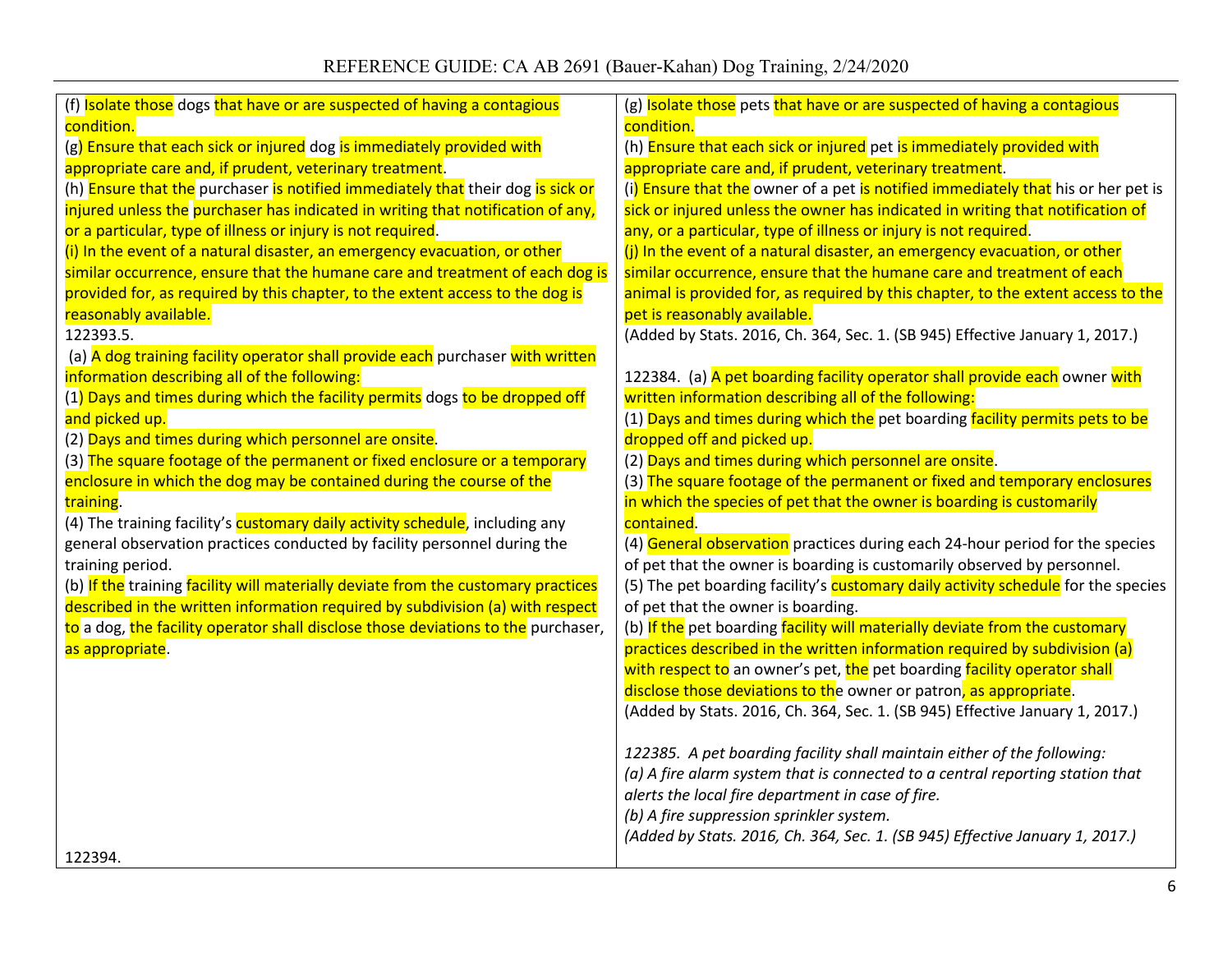| (a) An animal control officer, as defined in Section 830.9 of the Penal Code, a   | 122386 <sup>i</sup>                                                                 |
|-----------------------------------------------------------------------------------|-------------------------------------------------------------------------------------|
| humane officer qualified pursuant to Section 14502 or 14503 of the                | . (a) An animal control officer, as defined in Section 830.9 of the Penal Code,     |
| Corporations Code, or a peace officer who detects a violation of this chapter,    | a humane officer qualified pursuant to Section 14502 or 14503 of the                |
| if that individual determines that the violation warrants formal action, shall    | Corporations Code, or a peace officer who detects a violation of Sections           |
| issue a single notice to correct that shall contain all of the following          | 122380 to 122385, inclusive, if he or she decides the violation warrants            |
| information:                                                                      | formal action, shall issue a single notice to correct that shall contain all of the |
| (1) Specify each violation of this chapter found in the inspection.               | following information:                                                              |
| (2) Identify the corrective action for each violation.                            | (1) Specify each violation of this chapter found in the inspection.                 |
| (3) Include a specific period of time during which the listed violation or        | (2) Identify the corrective action for each violation.                              |
| violations are to be corrected.                                                   | (3) Include a specific period of time during which the listed violation or          |
| (b) After issuing a notice to correct pursuant to this section, the officer or    | violations are to be corrected.                                                     |
| another qualified officer of the issuing agency shall verify compliance with      | (b) After issuing a notice to correct pursuant to this section, the officer or      |
| this chapter by conducting a subsequent investigation of the dog training         | another qualified officer of the issuing agency shall verify compliance with        |
| facility within a reasonable period of time.                                      | this chapter by conducting a subsequent investigation of the pet boarding           |
| (c) An exact, legible copy of the notice to correct shall be delivered to the     | facility within a reasonable period of time.                                        |
| facility operator at the time of signing. In the alternative, the issuing officer | (c) An exact, legible copy of the notice to correct shall be delivered to the pet   |
| may personally deliver the notice to the operator within 48 hours of its          | boarding facility operator at the time he or she signs the notice. In the           |
| issuance, excluding holidays and weekends. The signing of the notice is an        | alternative, the issuing agency may personally deliver the notice to the            |
| acknowledgment of receipt and does not constitute an admission of guilt.          | operator within 48 hours of its issuance, excluding holidays and weekends.          |
| (d) A dog training facility operator who is verified to have complied with a      | The signing of the notice is an acknowledgment of receipt and does not              |
| notice to correct shall not be subject to subdivision (g).                        | constitute an admission of guilt.                                                   |
| (e) A dog training facility operator who violates the same provision of this      | (d) A pet boarding facility operator who is verified to have complied with a        |
| chapter on more than one occasion within a five-year period is not eligible to    | notice to correct shall not be subject to subdivision (g).                          |
| receive a notice to correct, and is guilty of an infraction on the second         | (e) A pet boarding facility operator who violates the same provision of this        |
| violation, and is guilty of a misdemeanor on the third or subsequent violation.   | chapter on more than one occasion within a five-year period is not eligible to      |
| (f) Notwithstanding subdivision (a), a dog training facility operator that causes | receive a notice to correct, and is guilty of an infraction on the second           |
| or allows harm or injury to a dog, or allows a dog to be subject to an            | violation, and is guilty of a misdemeanor on the third or subsequent violation.     |
| unreasonable risk of harm or injury, is guilty of a misdemeanor.                  | (f) Notwithstanding subdivision (a), a pet boarding facility operator that          |
| (g) Except as provided in subdivisions (e) and (f), a dog training facility       | causes or allows harm or injury to an animal, or allows an animal to be             |
| operator who violates any provision of this chapter is guilty of an infraction    | subject to an unreasonable risk of harm or injury is guilty of a misdemeanor.       |
| punishable by a fine not to exceed two hundred fifty dollars (\$250) for the      | $(g)$ Except as provided in subdivisions (e) and (f), a pet boarding facility       |
| first violation and by a fine not to exceed one thousand dollars (\$1,000) for    | operator who violates any provision of this chapter is guilty of an infraction      |
| each subsequent violation. The court shall weigh the gravity of the offense in    | punishable by a fine not to exceed two hundred fifty dollars (\$250) for the        |
| setting the penalty.                                                              | first violation and by a fine not to exceed one thousand dollars (\$1,000) for      |
|                                                                                   | each subsequent violation. The court shall weigh the gravity of the offense in      |
|                                                                                   | setting the penalty.                                                                |
|                                                                                   | (Added by Stats. 2016, Ch. 364, Sec. 1. (SB 945) Effective January 1, 2017.)        |